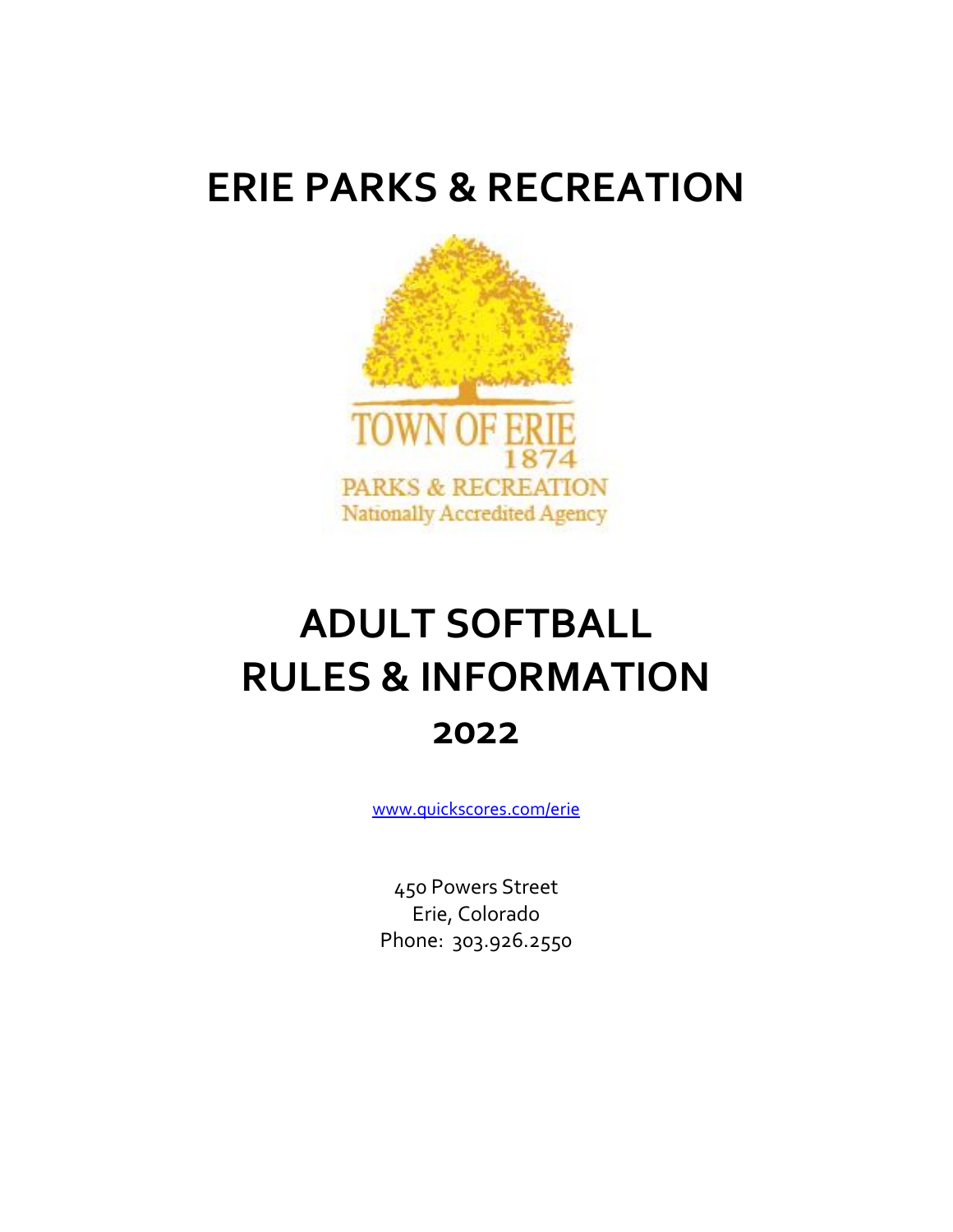## **TABLE OF CONTENTS**

| I.   |                                               |  |  |  |
|------|-----------------------------------------------|--|--|--|
|      | A. Mission Statement                          |  |  |  |
|      | B. Play Hard - Have Fun - Respect One Another |  |  |  |
|      | C. Facility                                   |  |  |  |
|      | D. Contact Information                        |  |  |  |
|      | E. Weather Hotline                            |  |  |  |
|      | F. League Classifications                     |  |  |  |
|      | G. Team Captain's Responsibilities            |  |  |  |
|      | H. Emergency Procedures and First Aid         |  |  |  |
|      | <b>Blood Rule</b><br>L.                       |  |  |  |
|      | J. Schedules                                  |  |  |  |
|      | K. Cancellations and Rescheduling             |  |  |  |
|      | L. Standings/Tiebreakers                      |  |  |  |
|      | M. Playoffs and Awards                        |  |  |  |
|      | N. Rosters                                    |  |  |  |
| H.   |                                               |  |  |  |
|      | A. Governing Rules                            |  |  |  |
|      | <b>B.</b> Forfeits                            |  |  |  |
|      | C. Lineups                                    |  |  |  |
|      | D. Complete Games                             |  |  |  |
|      | E. Game Play                                  |  |  |  |
|      | F. Equipment                                  |  |  |  |
| III. |                                               |  |  |  |
|      | A. Code of Conduct and Regulations            |  |  |  |
|      | <b>B.</b> Alcohol Policy                      |  |  |  |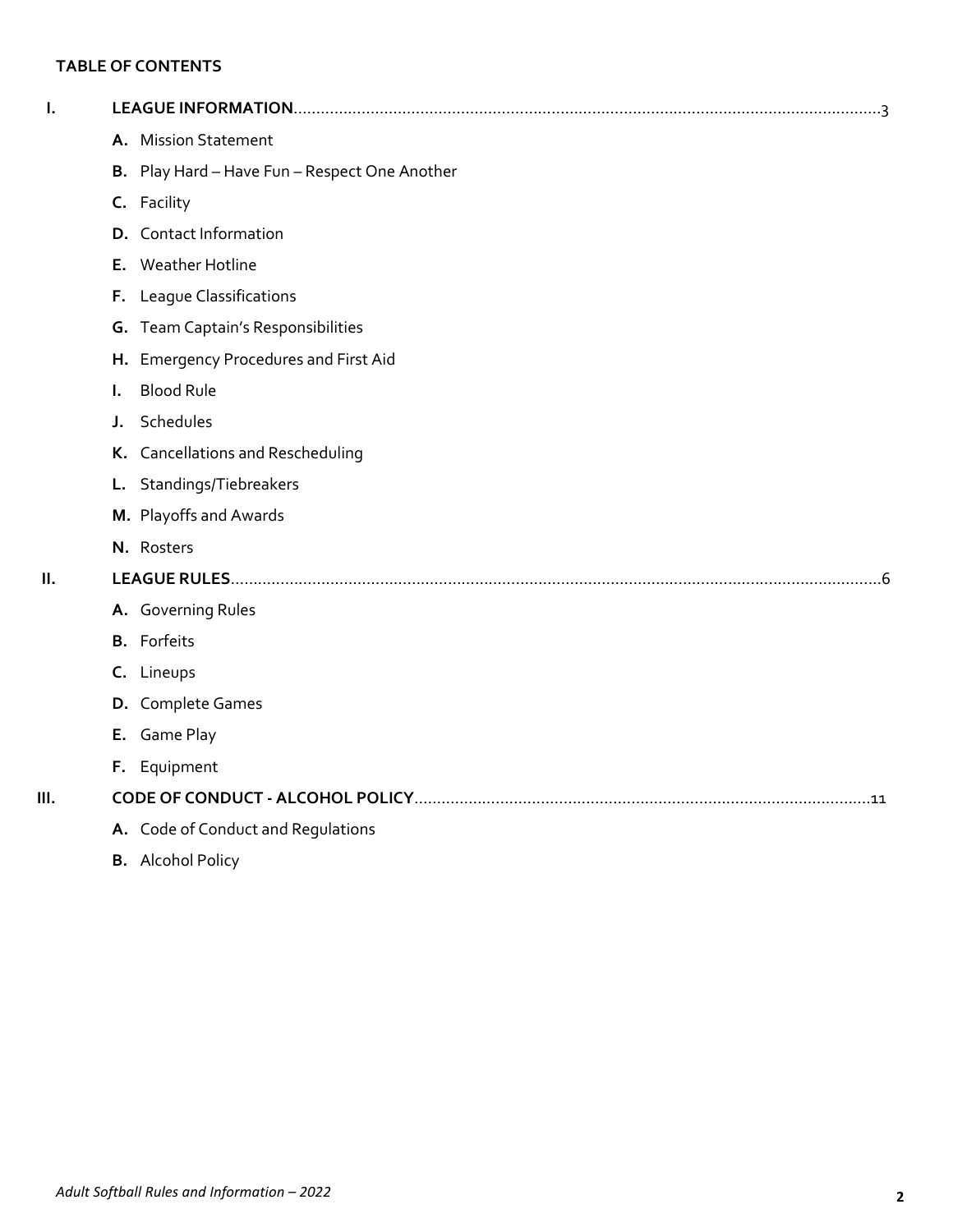#### **I. LEAGUE INFORMATION**

#### **A. MISSION STATEMENT**

The Parks and Recreation Department builds community through the delivery of exceptional parks, open spaces, trails, facilities, programs and services.

#### **B. Play Hard – Have Fun – Respect One Another**

#### **C. FACILITIES**

League games will be played at The Ballpark at Erie, located at 450 Powers Street.

#### **D. LEAGUE CONTACT INFORMATION**

Erie Parks & Recreation Adult Sports leagues are managed by:

| Mollie Gunter, Recreation Coordinator-Sports     | Jeff Rau, Recreation Assistant Coordinator-Sports |
|--------------------------------------------------|---------------------------------------------------|
| 303.926.2794 phone                               | 303.926.2570 phone                                |
| mqunter@erieco.gov                               | jrau@erieco.gov                                   |
| George Lavezzary, Recreation Specialist - Sports | Website                                           |
| 303.926.2579 phone                               | www.erieco.gov/erieparksandrec                    |
| glavezzary@erieco.gov                            | www.quickscores.com/erie                          |

#### **E. WEATHER HOTLINE**

- 1) The weather hotline is a recorded message, which will inform teams of the status of that day's games. **A message will be recorded at 4pm Monday – Friday and 8am on Saturdays and Sundays**. Updates are made as necessary. It is every team captain's and player's responsibility to call the weather hotline. In case of inclement weather or poor field conditions after a game has begun, the field supervisor and/or umpire will decide if the field is playable. Every attempt will be made to play; however, safety is the #1 concern of Erie Parks & Recreation.
- 2) **WEATHER HOTLINE NUMBER IS – 303.926.2550 option 4.** This is a voicemail recording. Please listen to the full message as there can be many different fields listed on this recording.
- 3) You may also access game status information a[t www.quickscores.com/erie](file:///C:/Documents%20and%20Settings/jpryor/Local%20Settings/Temporary%20Internet%20Files/Content.Outlook/AppData/Local/Temp/Temp1_Attachments_2012_01_14%20(1).zip/www.quickscores.com/erie) at 4pm Monday Friday and at 8am on Saturday and Sunday.

#### **F. LEAGUE CLASSIFICATIONS**

We do our best to appropriately place teams into leagues; however, we reserve the right to place teams and merge leagues as we see fit and do not guarantee perfectly matched leagues. The league supervisor and Sports Administration will monitor teams and/or players and if it is deemed a team and/or player(s) are incorrectly classified, may move teams and/or players up or down accordingly in future leagues. **To help determine the proper classification of your team, please use the following guidelines:** 

- 1) **Recreation League –** 1 homerun per game, all others are outs. The team is a balance of new players learning the sport of Slow-pitch Adult Softball. This league is a fun and friendly softball league **ONLY**  for beginners.
- 2) **E League (Lower Recreation)**  3 homeruns per game, all others are outs. The team is a balance of newer players (Lower E) and those with some playing experience (Upper E). Some established teams.
- 3) **E League (Upper Recreation)** 6 homeruns per game, all others are outs. The team is mostly experienced players with higher skill levels.
- 4) **D/E League (Upper Recreation)** 6 homeruns per game, all others are outs. The team is mostly experienced players with higher skill levels.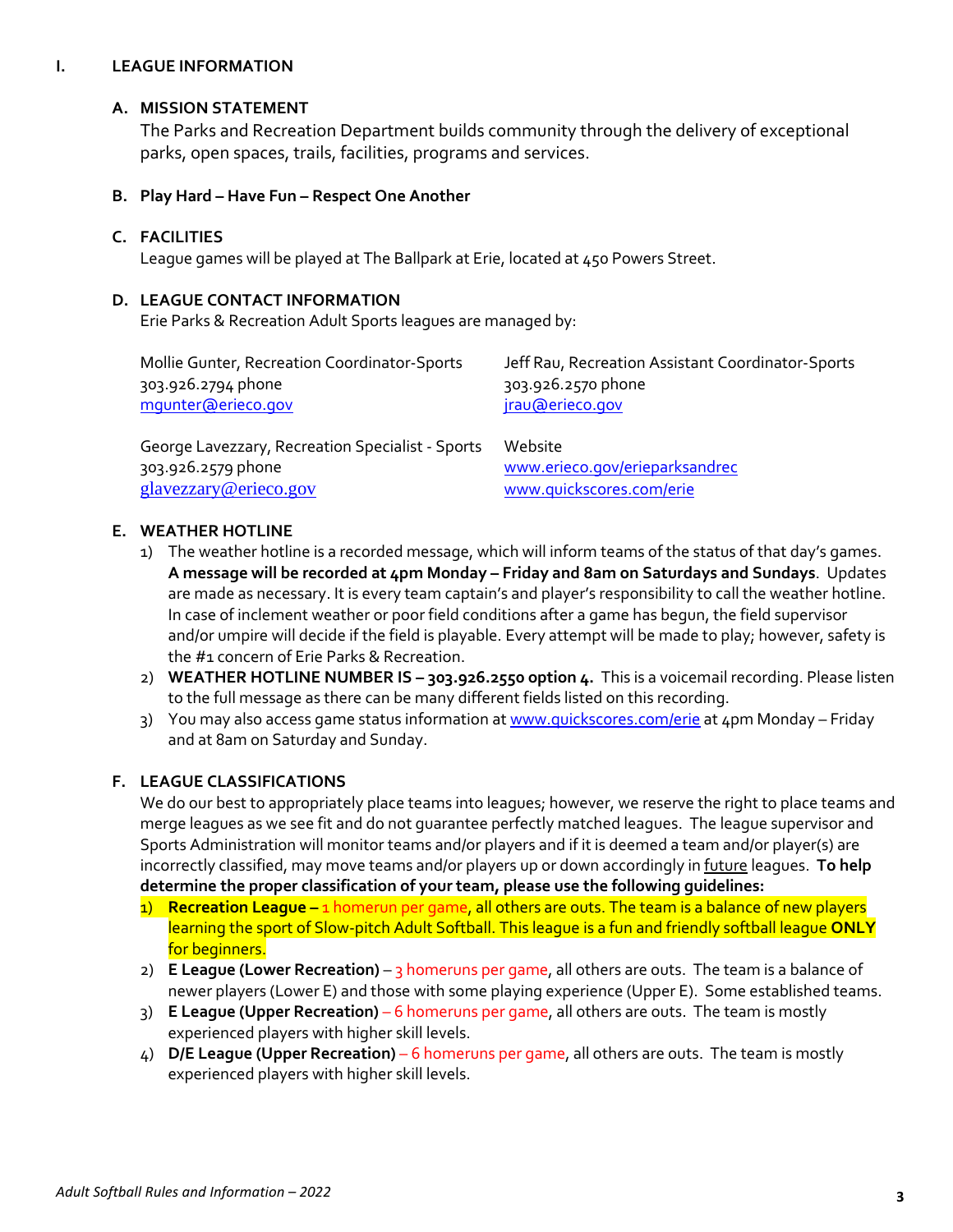#### **G. TEAM CAPTAIN'S RESPONSIBILITIES**

The team captain is the primary link between their team and Erie Parks & Recreation. It is the team captain's responsibility to obtain all information regarding league play and communicate it to their team members. Responsibilities include:

- 1) Registering the team. To register with a deposit, you must pay with a credit or debit card in-person at the Erie Community Center. Balances should be paid in full by the third week of the season. Any remaining balance will automatically be charged to your card on the fourth week of the season.
- 2) Read, understand, and explain league rules and facility regulations to each player prior to participation
- 3) Ensure that all players sign the roster prior to their first game played
- 4) Maintain control over players in all circumstances, including disputes on the field; disputes will be discussed with the team captain only
- 5) Reqularly chec[k www.quickscores.com/erie](file:///C:/Documents%20and%20Settings/jpryor/Local%20Settings/Documents%20and%20Settings/arankey/Local%20Settings/Temporary%20Internet%20Files/Content.Outlook/3LLZAO5T/www.quickscores.com/erie) for correct scores and schedule updates.
- 6) Communicate with Sports Administration as needed.
- 7) Ensure your team is ready to play at the scheduled game time.
- 8) Ensure that the team area is cleaned after each game.

#### **H. EMERGENCY PROCEDURES AND FIRST AID**

Staff will respond to on-site emergencies. Participants and spectators must follow staff directions during any emergency. In the event of a medical emergency, participants/team captains are asked to report them immediately to the field supervisor. League supervisors will have first aid supplies as well as an AED.

#### **I. BLOOD RULE**

Any player or coach who is bleeding or who has blood on his/her uniform shall be prohibited from further participation until appropriate treatment can be administered. Officials should stop the game and allow treatment. If treatment is administered in a reasonable amount of time, the individual will not have to leave the game. The official will then apply the appropriate rules regarding substitution, re-entry, and playing short-handed.

#### **J. SCHEDULES**

- 1) All schedules, standings, and scores can be found a[t www.quickscores.com/erie.](file:///C:/Documents%20and%20Settings/jpryor/Local%20Settings/Temporary%20Internet%20Files/Content.Outlook/AppData/Local/Temp/Local%20Settings/Temporary%20Internet%20Files/Content.Outlook/9DUEN34N/www.quickscores.com/erie)
- 2) League schedules will be ready approximately one week prior to the first game of the season and team captains will be emailed when they are ready.
- 3) Scheduling requests will not be accepted.
- 4) Games will be played if at all possible and may be played in weather conditions that are not ideal.
- 5) Games are not rescheduled except for inclement weather and/or poor field conditions.

#### **K. CANCELLATIONS AND RESCHEDULING**

- 1) If games are cancelled, makeup game schedules will be within 48 hours after the cancelled game. Once rescheduled, the makeup game time will not change.
- 2) Makeup games will be scheduled as long as the length of the season allows and will include doubleheaders. Should any team not receive the guaranteed number of games due to weather cancellations or other unforeseen events, pro-rated refunds will be given.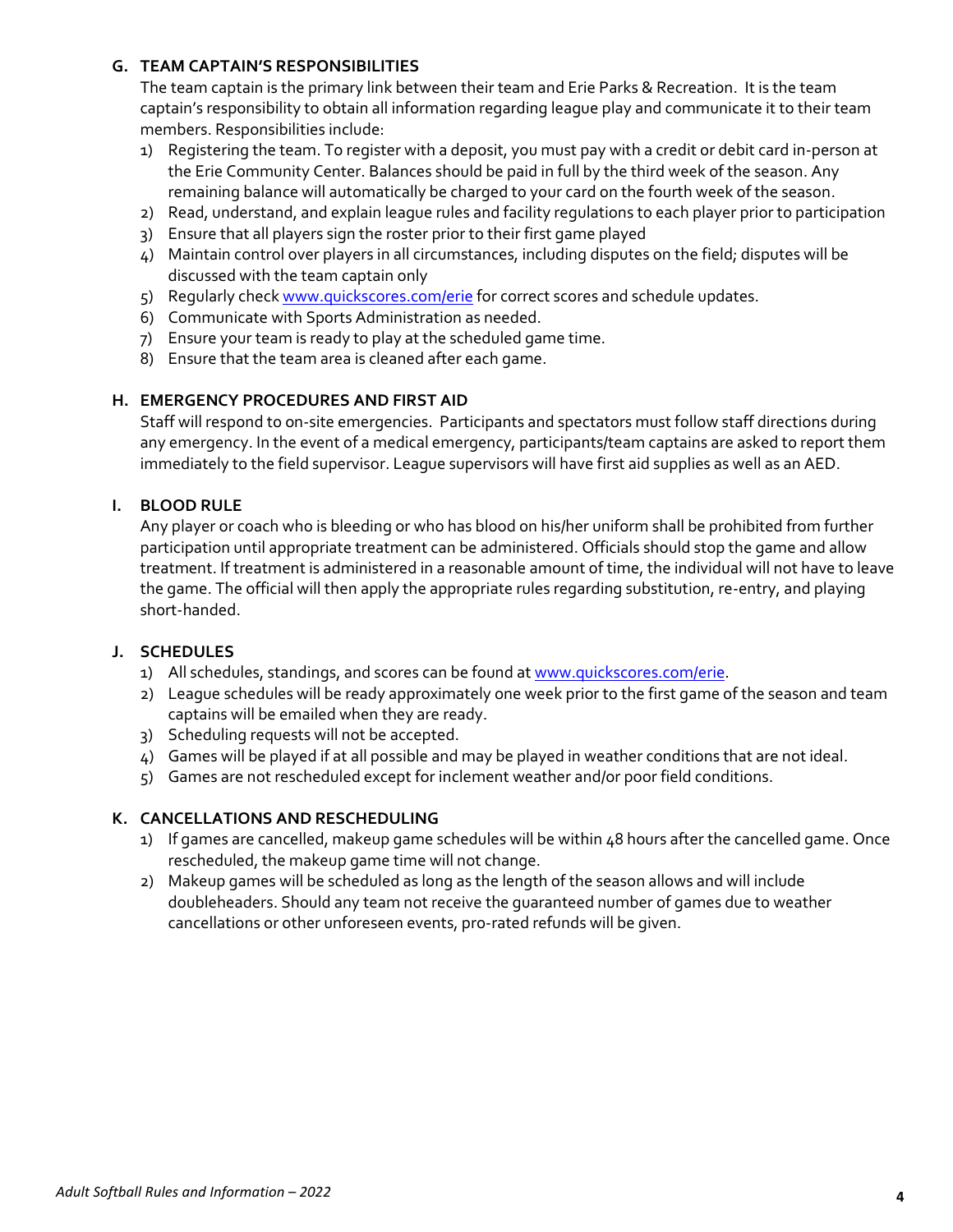#### **L. STANDINGS/TIEBREAKERS**

Winning percentage will determine league standings and playoff rankings. If 2 or more teams have the same winning percentage at the end of league play, the following tiebreaker methods will be used:

- 1) Forfeits
- 2) Head-To-Head
- 3) Head-To-Head Run Differential
- 4) Average Run Differential
- 5) Average Runs Against
- 6) Coin Toss

- Games have a maximum run differential of 10

For more information, visit: [http://www.quickscores.com/Orgs/Help\\_TieBreakers.php#winning](http://www.quickscores.com/Orgs/Help_TieBreakers.php#winning-percentage)[percentage](http://www.quickscores.com/Orgs/Help_TieBreakers.php#winning-percentage)

#### **M. TEAM AWARDS/PLAYOFFS**

- 1) All teams playing in our Tuesday/Friday Men's and Friday Coed leagues will play a single-elimination tournament at the end of the season. For our **Thursday night Recreation League**, on last week of the regular season, teams will compete in an end of season seeding game finale based on the final standings. Teams will be seeded based on record at the conclusion of week 6 gameplay. (Example:  $\#_1$ seed vs. #2 seed, #3 seed vs. #4 seed, etc.)
- 2) Tournament champions and end of season champions will receive awards at the conclusion of the season.
- 3) Team captains must complete the League Champions Award Form at the conclusion of the championship game and submit to the field supervisor prior to receiving their awards.
- 4) If the team is requesting more awards than the maximum allotted amount (as stated on the League Champions - Award Form), the team captain is responsible for incurring the additional fees at the rate shown on the form. Sports Administration will add this fee to the team captain's Amilia account to be paid within one week.

#### **N. ROSTERS**

- 1) All participants must be 18 years of age and teams may have unlimited players on their roster.
- 2) All players must sign the roster prior to participating. Any team playing with a non-rostered player is subject to a forfeit.
- 3) Open Rosters**:** All players must be on a roster in the league to be eligible to play; however, they may play, **as invited**, on any other team in the same league. Players may not play on more than one team per game. In the playoffs, players may only play on the team they are on the roster for. Players may only be on one roster per league. Teams may only pick up a player if they have less than 10 players and then only as many as it takes to get to 10 players. At least 50% of each team playing must be from their own roster to play the game.
- 4) Rosters freeze at the end of the regular season. No players may be added to any team's roster after this point in time.
- 5) Each player must carry a photo ID with them to all games in the event of a roster check.
- **6)** Any non-rostered player or player playing under an assumed name shall result in ejection of that player. **A team may protest a player's eligibility, but must do so by the conclusion of the first two full innings after the player enters.**
- 7) Anyone participating in an adult sport prior to signing the waiver or team roster is considered an illegal player. By participating in that sport without signing the waiver/roster this illegal player assumes the same responsibility and is playing under the same inherent risks of the sports as any other legal player. Any team with an illegal player participating in the sport / activity could be subject to forfeit.
- 8) Free agent (players looking for teams) information is available a[t www.quickscores.com/erie.](file://///ecc2/recreation/PROGRAMS%201/Sports/Sports%20-%20Adult/Adult%20Volleyball/2011/Information%20Packets/www.quickscores.com/erie)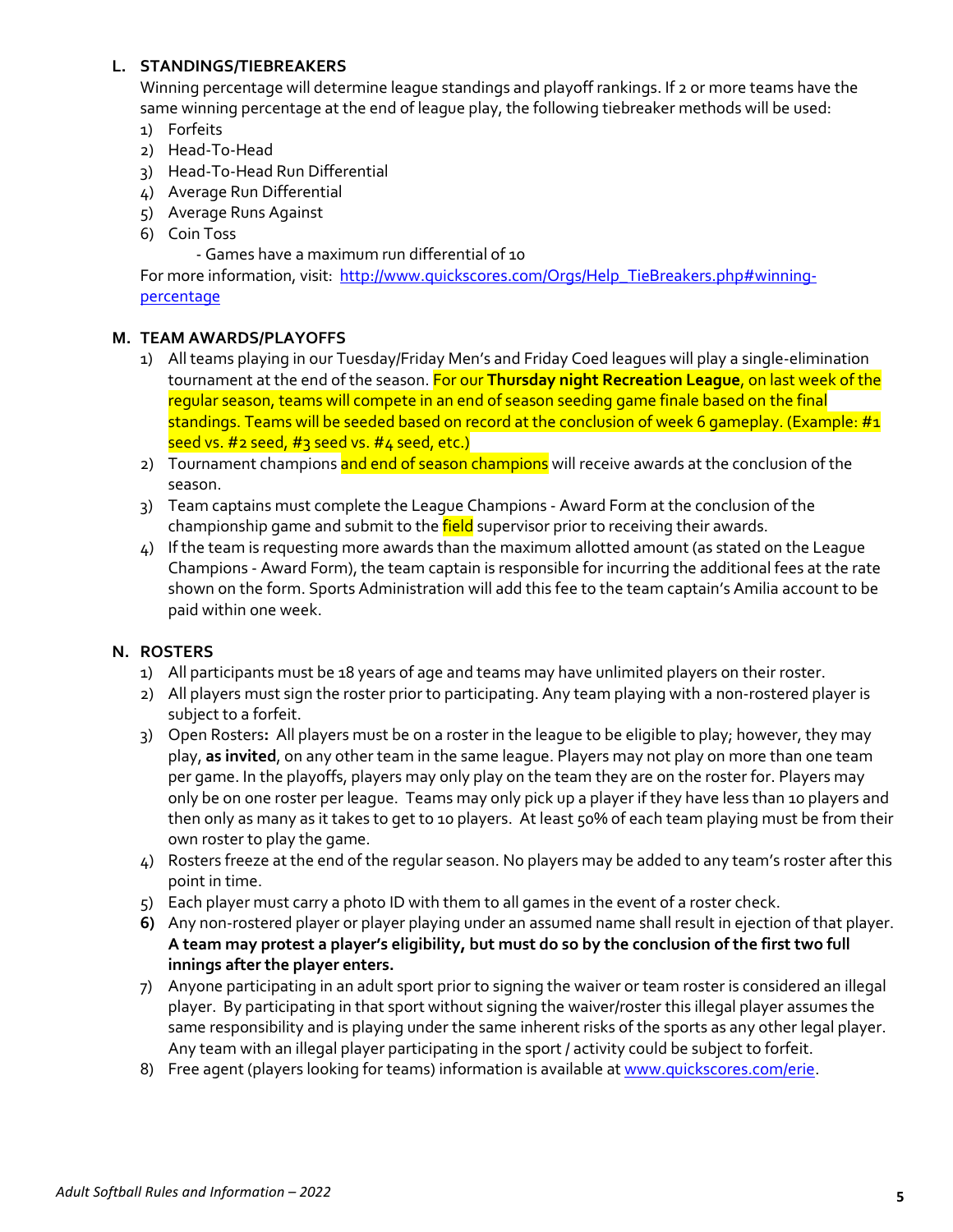#### **II. LEAGUE RULES**

### **A. GOVERNING RULES**

- 1) Erie Parks & Recreation is the sole governing body of the league.
- 2) USSSA rules will govern all play in addition to the listed playing rules.
- 3) Erie Parks & Recreation reserves the right to expel any team/player from the league for reasons of conduct or failure to observe rules, regulations and procedures. Written notification of such actions will be provided to the individual and/or team captain.
- 4) Any situation not covered explicitly in these rules will be acted upon by the league supervisor and/or Sports Administration. In addition, Erie Parks & Recreation reserves the right to interpret any and all rules and situations and further reserves the right to insert, delete or change rules at any time and make retroactive decisions should it be deemed necessary for the benefit of the program.

## **B. FORFEITS**

- 1) Teams must have at least 7 players to start and finish the game.
- 2) If a team or both teams do not have the minimum number of required players to start a game, that team (or both) teams will be granted a 10-minute grace period to allow for the minimum number of players to arrive. The official game clock will start at game time and continue to run until enough players arrive to start the game or a forfeit is declared at the end of the 10-minute grace period.
- 3) Forfeited games will be scored 10-0.
- 4) The field supervisor and/or Sports Administration will make the final call on all forfeits.
- 5) Umpires will NOT officiate a forfeited game.
- 6) Teams will be allowed use of the field until 10 minutes prior to the next scheduled game time.
- 7) If a team has to forfeit, the team captain MUST contact Sports Administration by 12pm on game day. If notified properly (e-mail and/or work phone), there will be no forfeit fee charged to the team. The team captain MUST also, out of courtesy, notify the opposing team captain by email and phone to ensure that the opposing team is aware of the forfeit.
- 8) Non-appearance forfeit: When a team fails to show up for their assigned game without notification, the team must conduct a meeting with Sports Administration prior to participating in their next scheduled game. If a team has 2 non-appearance forfeits during the season, it is automatically dropped from the league. No refunds will be given.
- 9) Any team that forfeits 3 games in a season will be removed from the league without refund.
- 10) If a player gets ejected, they must leave the facility immediately. If they do not leave the facility immediately, their team is subject to a forfeit regardless of the current game score. Game will then be ruled and recorded as a 10-0 forfeit.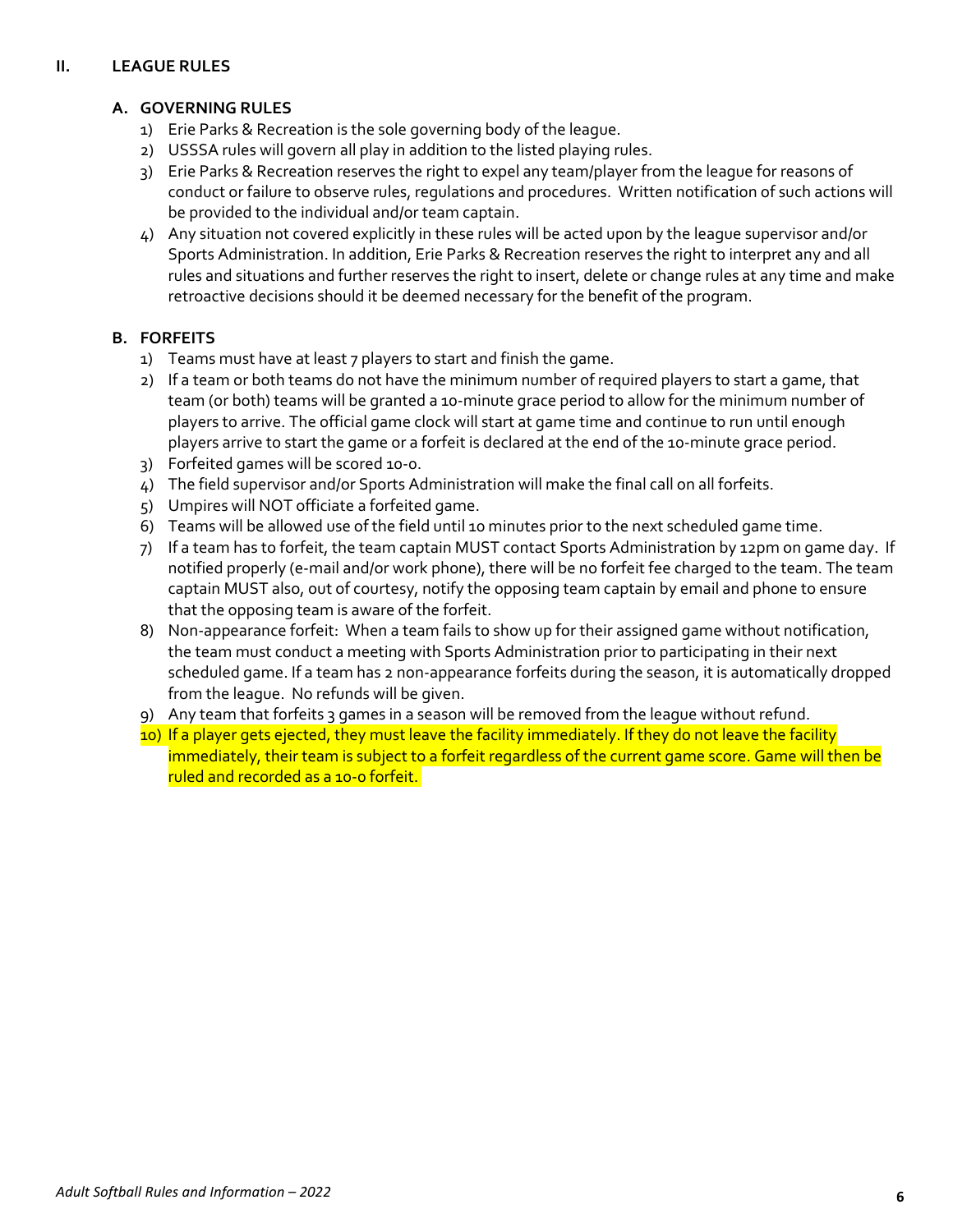## **C. LINEUPS**

- 1) A full team consists of 10 players. Teams may bat a maximum of 12 players. Teams must have a minimum of 7 players to start and finish a game. *When playing with 7 players, NO OUTS will be recorded for the missing 8th, 9th, and 10th players.*
- 2) The batting lineup submitted at game time becomes official and closed once the team has batted completely around the full lineup one time. At this point any late arriving player may play the field, but can only bat in the lineup as a substitute.
- 3) For mixed league play, a 50/50 male/female ratio is encouraged; however, teams may play with any of the following combinations:

| # of<br><b>Players</b> | <b>Male</b> | Female | # of<br>Player |
|------------------------|-------------|--------|----------------|
|                        | 3           | 4      |                |
|                        | 4           | 3      |                |
| 8                      | ς           | 5      | 11             |
|                        | 4           | 4      |                |
|                        | 3           | 6      |                |
| 9                      | 4           | 5      | 12             |
|                        | 5           | 4      |                |
|                        | 3           |        |                |
| 10                     | 4           | 6      |                |
|                        | 5           | 5      |                |

| ale | Female |  | # of<br>Players | <b>Male</b> | Female |
|-----|--------|--|-----------------|-------------|--------|
| 3   |        |  | 11              |             | 8      |
| 4   |        |  |                 |             |        |
| 3   |        |  |                 |             | 6      |
| 4   |        |  |                 | 6           |        |
| 3   | 6      |  | 12              |             |        |
| 4   |        |  |                 |             |        |
| 5   |        |  |                 |             |        |
| 3   |        |  |                 |             |        |

- 4) Any 10 players in the lineup may take a defensive position in the field, provided they stay in the same numeric position in the batting order.
- 5) Any of the starting players (including any additional hitters) may be substituted for and re-enter the game at any time, provided the players occupy their original numeric position in the batting order.
- 6) All players playing defense must bat.
- 7) Any player ejected from a game cannot be replaced by a substitute. Their spot in the batting order will be ruled as an automatic out. It is each team's responsibility to assist the umpire in keeping track of that spot (out) in the lineup.
- 8) Any team with 2 or more players ejected from a game will automatically forfeit the game.
- 9) If a player is injured and must leave the game, no out will be taken. A substitute may be added to the lineup of the same gender.

## Additional Mixed (Coed) Rules

- 1) Defense a maximum of 10 players may play in the field on defense. Any team with 10 or more players is encouraged to play with 5 males and 5 females on defense. For those teams choosing to play more females than males there must be at least 3 males on the field (no more than 5 males are allowed on the field at any time). Players may play in any defensive position.
- 2) Mixed teams may have a maximum of 4 infielders and must have a pitcher and catcher. All infielders must be positioned on the infield material (dirt) until contact is made by the batter.
- 3) All outfielders must remain behind the marked 175' arc until contact is made by the batter. If an outfielder crosses the arc prior to the ball being hit and fields the ball inside the arc, a delayed dead ball will be signaled. The offense, after being informed of the violation (by the umpire), shall have the option of taking the result of the play or awarding the batter first base; runners will advance only if forced. The violation is ignored if the batter reaches first base.
- 4) Offense the batting order must alternate genders. Teams will turn in a lineup to the umpire. Players that arrive late may be added to the bottom of the line-up.
- 5) A walk to a male batter results in a two base award. With 0 or 1 out, the next batter (female) must bat. If there are 2 outs, the next batter (female) has the option to bat or take a walk.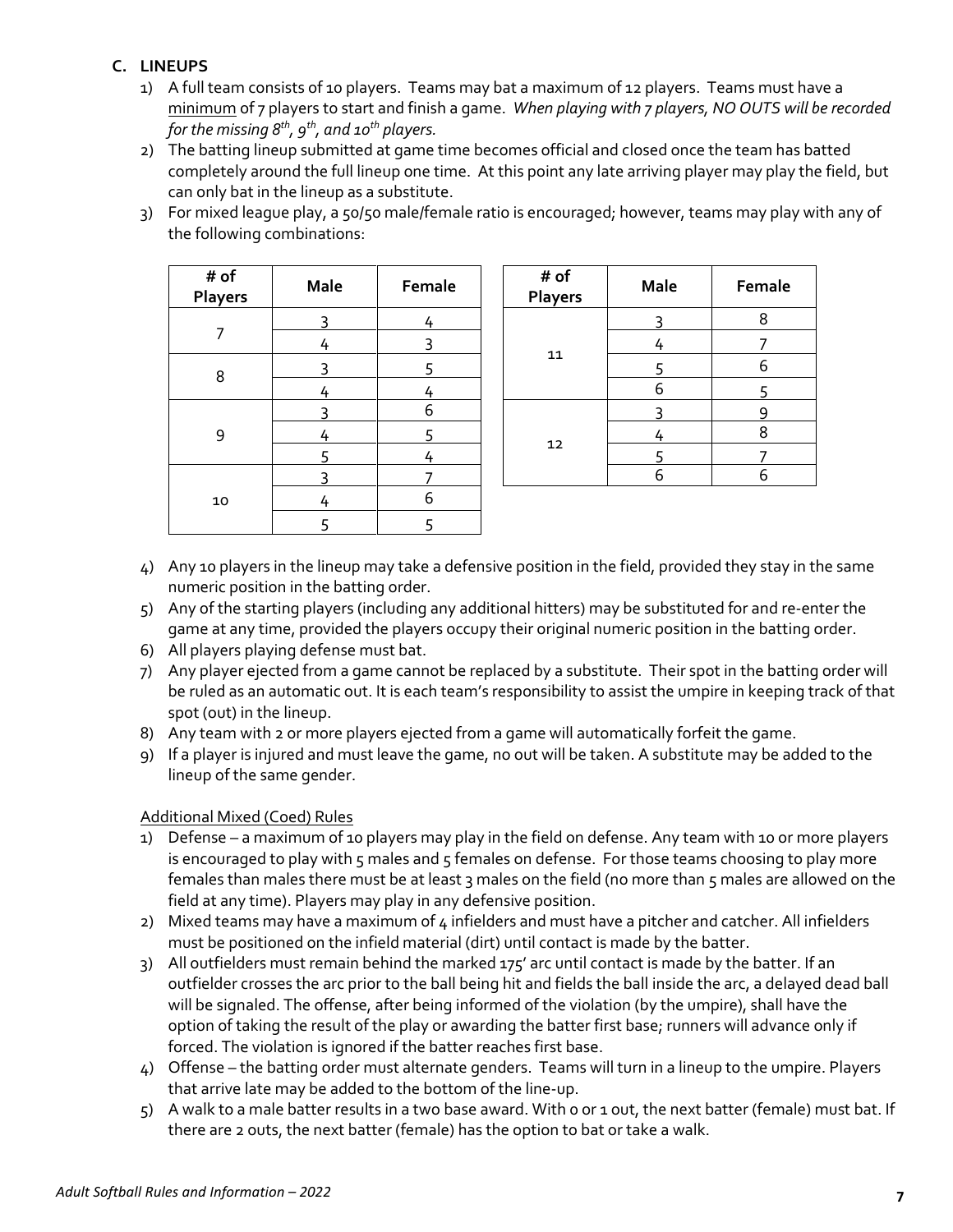#### **D. COMPLETE GAMES**

- 1) Games are 55 minutes long or 7 completed innings, whichever comes first. No new innings will begin after 55 minutes. The clock will start after the captain's meeting at home plate or at game time. Game time will be kept by the umpire. A new inning begins when the final out is made in the previous inning.
- 2) If the opportunity presents itself, a game may start ahead of the scheduled start time if the start time is agreed upon by both captains and the umpire.
- 3) If a game is delayed for any reason, teams are required to wait for instruction from the league supervisor before leaving. If your team leaves prior to receiving information, and games resume, you will be assessed a forfeit. In the event a delayed game cannot be completed, it will be considered complete if the home team is at bat and ahead at the bottom of the  $4<sup>th</sup>$  inning. Drop-dead time is **10:45pm**. If a game is still in progress at 11pm, it will end and be recorded as a complete game. If the game is tied, the game will end and be recorded as a tie.
- 4) A game is complete if one team has a 20 run lead after 3 innings, a 15 run lead after 4 innings, or 10 run lead after  $\varsigma$  innings.
- 5) Games that are tied after the time limit has expired (or 7 complete innings) will go into extra innings.
	- a) All batters in extra innings will start with a full count (3 balls; 2 strikes).
	- b) Any foul ball is an out.
	- c) The start of the 1st extra inning begins with the last player who completed a full at bat in the previous inning being placed on 2nd base with no outs.
	- d) If the game is still tied after the 1st extra inning, the 2nd extra inning will begin by placing the last 2 players who completed a full at bat in the previous inning on 2<sup>nd</sup> & 3<sup>rd</sup> base. This procedure will continue for each team in any subsequent extra innings until the winner of the game is determined.

#### **E. GAME PLAY**

- 1) **FIELD DIMENSIONS:** Base-path distance is 65'; pitching distance is 50'; coed line is 175'; outfield fences are 300'.
- 2) **DUGOUTS:** Players will need to enter through their designated dugout.
	- Home team  $3^{rd}$  base, away team  $1^{st}$  base.
	- a) Team captains are responsible for keeping their dugout clear of all persons except players.
	- b) Only rostered players are allowed in the dugouts.
	- c) Non-rostered stakeholders, who include but are not limited to children and pets, are not allowed in the dugouts.
- 3) **PITCHING AREA:** The pitching area is the width of the pitching plate and six feet back from the front of the pitching rubber/pitching plate. A pitched ball can be released from anywhere within the pitching area after a pivot foot is established and a distinct pause is given.
	- a) The pitched ball must arc at least three (3) feet after leaving the pitcher's hand and before it passes any part of home plate, and not rise higher than ten (10) feet from the ground. No ball may be pitched until the umpire signals "play."
- 4) **COUNT:** All batters in all leagues will start their at bat with a 1 ball, 1 strike count. With any two strike count, batters will be given one "courtesy foul." Any foul or strike after that is an out.
- 5) **BATTING:** All batters must use a legal bat (see equipment). If use of an illegal bat occurs, the batter is automatically out and the bat is removed from the game. Repeat offenses of this rule will result in a player suspension.
- 6) **HITTING UP THE MIDDLE:** Any player determined (umpire's discretion) to intentionally hit up the middle will be ejected.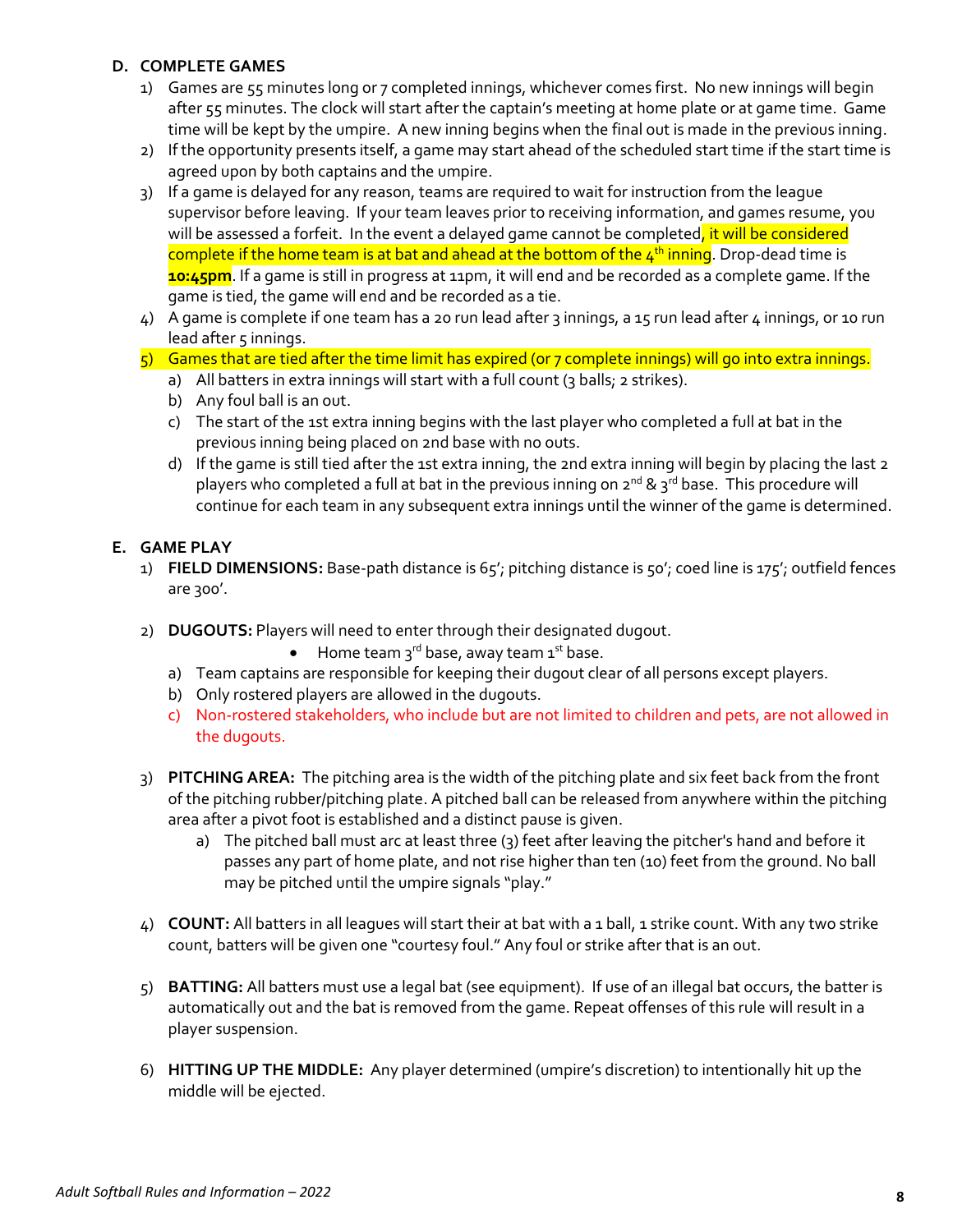- 7) **BUNTING/STEALING:** Neither are allowed. Runners must remain on the base until the ball is hit by the batter.
- 8) **RIGHT TO BASE:** The runner has the right to the base/home plate. A fielder must give the runner the base path and base when he/she is not in possession of the ball. A fielder must have possession of the ball before he/she can legally block the base or home plate. **Runners do not have to slide, but MUST AVOID CONTACT AT ALL TIMES.** Flagrant intentional contact by a runner or fielder may cause the runner to be called safe or out as a result (umpire discretion), and/or one or both players ejected.
- 9) **COURTESY RUNNERS:** Courtesy runners are allowed for any player at any time and must be gender specific. One courtesy runner per inning (one time) may be used, or two if coed and using one per gender. If the courtesy runner is still on base at the time his/her turn at bat comes up, that spot in the batting order will be an out.
- 10) **HOME RUNS:** Any home run over the fence after the team has exceeded the designated home run limit will result in an out. The ball is dead and no runners may advance. Any ball that deflects off a fielder in fair territory and clears the fence is a four-base award and does not count towards the home run limit. The home run limits are:
	- Upper E–6 homeruns per game
	- E 4 homeruns per game
	- Lower  $E 3$  homerun per game
- 11) **GAME BALLS:** All teams must retrieve their own homerun and foul balls. The umpire will start the game with 1 new and 4 used balls. All spectators/players that retrieve league balls and return them to the field supervisor will receive a .25 cent voucher which can be used to purchase items at the concession stand (may not be used to purchase alcohol).

#### 12) **BASE-RUNNING:**

- a) An orange (double) safety base will be used at 1st base. When a play is made at 1st base, the runner must use the orange base and the fielder must go to the white base unless either player is avoiding a collision. The umpire may rule the runner out if he/she touches the entire white base when a play is attempted at 1st base (notify umpire)..
- b) Neither fielder nor runner will be allowed to use force in tagging or base running. The fielder or runner will be ejected from the game if play is judged flagrant. All collisions must be avoided. Sliding is allowed.
- 13) **BATTING OUT OF ORDER:** An appeal play by the defense must be made prior to the next batter taking a ball or strike. No retroactive penalties will be applied.
- 14) **PROTESTS:** Protests are not allowed. Any complaints regarding a game, team, or official's rule interpretation should be communicated to Sports Administration before the next scheduled game. Judgment calls will not be addressed.
- 15) **UNSPORTING CONDUCT WARNINGS:** When a player has violated the league code of conduct and regulations, an Unsporting Conduct Warning can be issued by the umpire if it is deemed necessary and appropriate to do so. This communicates to the players receiving the warning, as well as all participants in the game, that the actions and / or words are inappropriate and need to stop immediately. The umpire will inform each team captain that an Unsporting Conduct Warning has been issued and identify which players are receiving the warning. The warning will be marked on the game's scorecard by recording the player's name and team and when the warning was issued for the game. Any player who receives a second Unsporting Conduct Warning in the same game will be ejected from the game and will be subject to the penalties associated with any ejections as described in section 16) Ejections. Unsporting Conduct Warnings are given solely by the umpires using their judgement and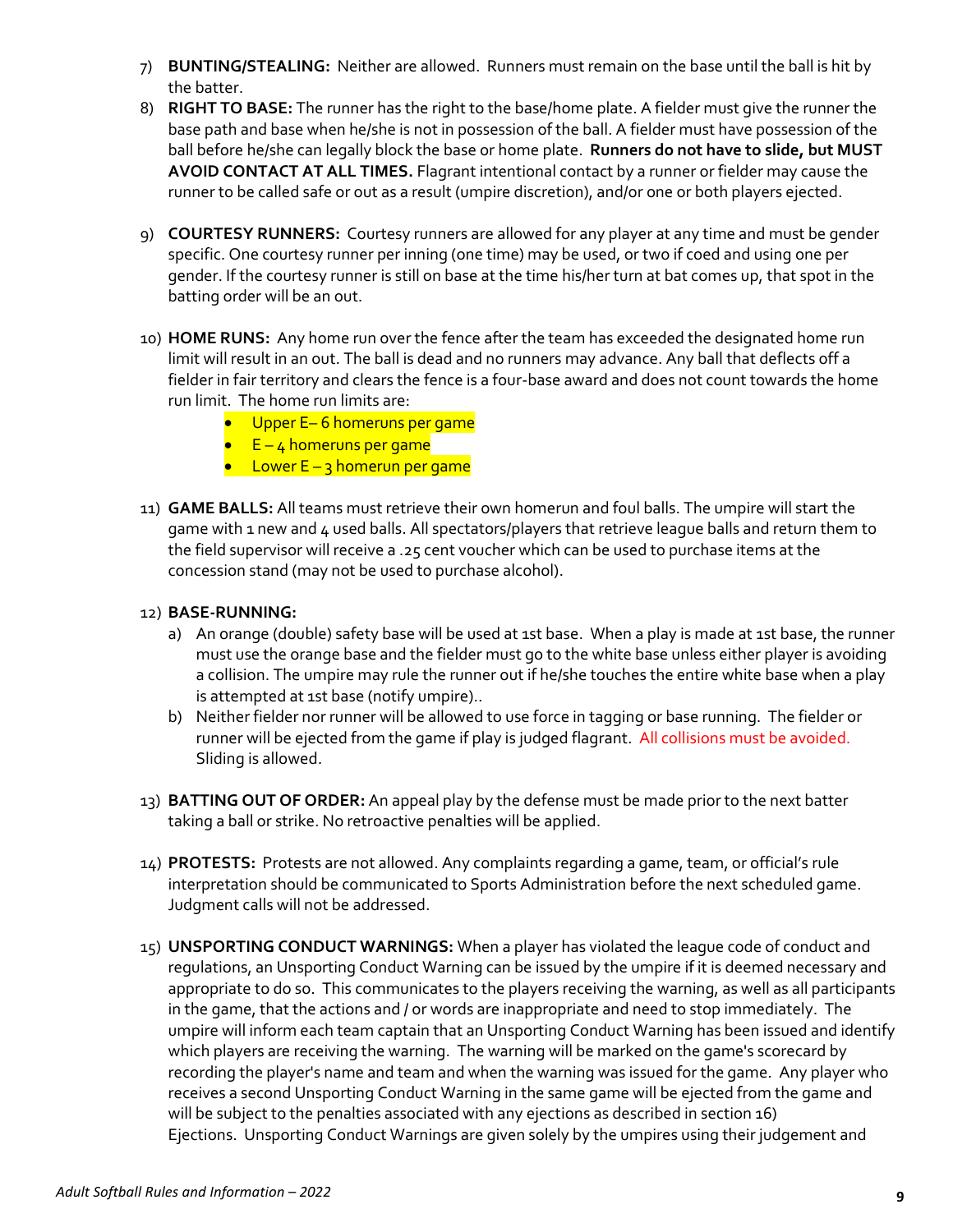discretion. A player who violates the league code of conduct and regulations may still be subject to an immediate ejection (without being issued an Unsporting Conduct Warning) if the umpire deems the violation of the league code of conduct and regulations is of such a severe nature that player ejection is the appropriate action for the violation.

- a) Any Player receiving (3) Unsporting Conduct Warnings in a season will be suspended for the remainder of the season.
- b) Any team receiving (3) Unsporting Conduct Warnings in a game will automatically forfeit.
- 16) **EJECTIONS:** Any ejected player MUST leave The Ballpark at Erie (beyond the Concessions Building) immediately. Police will be called to escort the player from the premises and additional suspensions and penalties may be levied. That player will be suspended a minimum of one game (determined by Sports Administration) and be put on probation for the remainder of the season. A second ejection of the same player will result in a suspension for the remainder of the season. Any player ejected from a game cannot be replaced by a substitute. That spot in the batting order will be ruled as an automatic out for the remainder of the game.
	- a) Any player who is ejected from 2 games in a season will automatically be suspended for the remainder of the season.
	- b) Any team who has three separate players ejected from games in a season is automatically suspended for the rest of the season.
	- $\epsilon$ ) If a player gets ejected, they must leave the facility immediately. If they do not leave the facility immediately, their team is subject to a forfeit regardless of the current game score. Game will then be ruled and recorded as a 10-0 forfeit.
	- d) If a suspended player competes in multiple programmed Adult Sports leagues or divisions of the same sport with the Town of Erie during the time of a suspension, they are subject to a 7 day suspension from all Town of Erie Adult Sports as deemed necessary by the Sports Administration team, dependent upon severity of the behavioral incident.

## **F. EQUIPMENT**

- 1) Teams are required to bring their own gloves, mitts, bats, balls, shoes, and any other safety equipment (e.g., protective masks, chest guards) they choose to use.
- 2) **Uniforms** are strongly encouraged. Teams should dress in similar colored shirts with numbers. All players must wear a shirt and shorts or pants. For all your uniform needs, please contact Sandy at FRP Apparel [\(sandy@frpapparel.com\)](mailto:sandy@frpapparel.com).



- 3) No jewelry may be worn during play with the exception of medical alert bracelets/necklaces.
- 4) Shoes must be worn by all players. No metal cleats allowed. No screw-on cleats allowed. No open-toed sandals or shoes allowed (this includes Crocs).
- 5) The official game ball is the USSSA approved 12" Classic Plus softball.